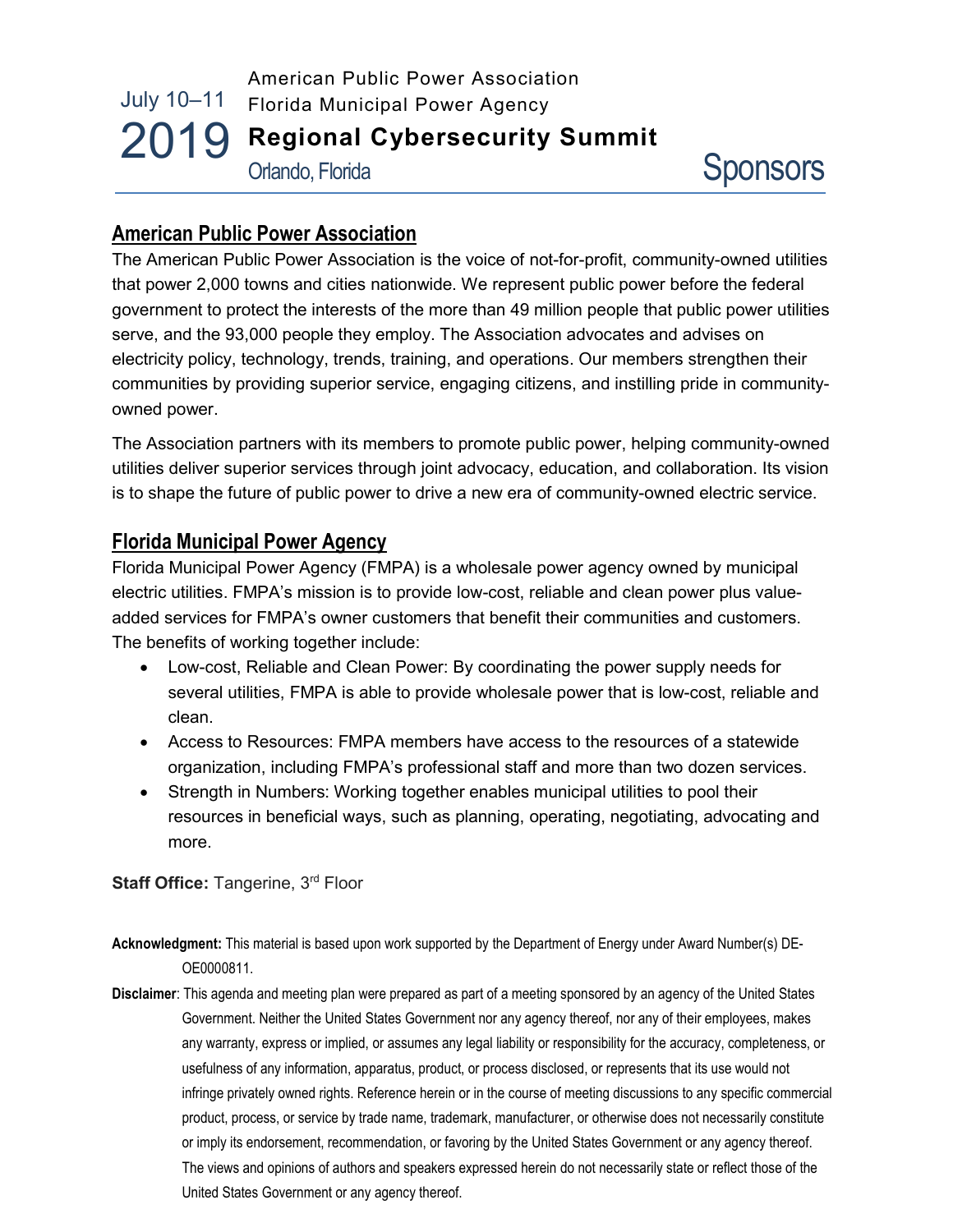## July 10–11 2019 Regional Cybersecurity Summit American Public Power Association Florida Municipal Power Agency Agenda Orlando, Florida

| Day 1        |                                                                                                                                                                                                                                                                                                                  |                                                                                                                                                                                                                                 |
|--------------|------------------------------------------------------------------------------------------------------------------------------------------------------------------------------------------------------------------------------------------------------------------------------------------------------------------|---------------------------------------------------------------------------------------------------------------------------------------------------------------------------------------------------------------------------------|
| 8:00a.m.     | Registration, coffee, continental breakfast                                                                                                                                                                                                                                                                      |                                                                                                                                                                                                                                 |
| 9:00 a.m.    | Welcome and opening remarks, (Room: Citron East/West, 1st Floor)<br>Jacob Williams, Florida Municipal Power Agency                                                                                                                                                                                               |                                                                                                                                                                                                                                 |
| 9:10 a.m.    | Panel discussion: Elements of a successful public power cybersecurity<br>program, (Room: Citron East/West, 1st Floor)                                                                                                                                                                                            |                                                                                                                                                                                                                                 |
|              | • Cybersecurity in your supply chain. Paying attention to the threats and risks lurking in<br>your vendors, devices, and systems.<br>Michael Rovnan, National Security Agency (NSA)                                                                                                                              |                                                                                                                                                                                                                                 |
|              | Cybersecurity challenges facing public power: What is being done?<br>Carter Manucy, Florida Municipal Power Agency                                                                                                                                                                                               |                                                                                                                                                                                                                                 |
|              | Cybersecurity for energy deliver systems: Tools and resources available from the<br>American Public Power Association<br>Nathan Mitchell, American Public Power Association                                                                                                                                      |                                                                                                                                                                                                                                 |
|              | Information sharing resources contribute to resilience and help prepare for responses<br>Bill Lawrence, Electricity Information Sharing and Analysis Center (E-ISAC); North American<br><b>Electric Reliability Corporation</b><br>Eugene Kipniss, Multi-State Information Sharing and Analysis Center (MS-ISAC) |                                                                                                                                                                                                                                 |
| $10:30$ a.m. | <b>Break</b>                                                                                                                                                                                                                                                                                                     |                                                                                                                                                                                                                                 |
| 10:45 a.m.   | <b>Breakout sessions</b>                                                                                                                                                                                                                                                                                         |                                                                                                                                                                                                                                 |
|              | Breakout Session A (Pindo A, 1st Floor):<br><b>Management Track</b><br>Moderator: Peggy Welsh<br>Welsh Consulting, LLC                                                                                                                                                                                           | Breakout Session B (Pindo B, 1st Floor):<br><b>Operations Track</b><br>Moderator: Christopher Kelley<br>Beam Reach Consulting Group                                                                                             |
| $10:50$ a.m. | Public Power Cybersecurity Scorecard— ●<br>An overview for managers<br>Jason Christopher, Axio Research, LLC.                                                                                                                                                                                                    | How to plan for and execute successful<br>incident response policies and<br>procedures<br>Mark McKinney, Acumen Engineered<br>Solutions International, Inc. (AESI)                                                              |
| $11:20$ a.m. | Reviewing a real-world exercise. Rapid<br>Attack Detention, Isolation and<br>Characterizations Systems (RADICS)<br>experience with repowering a grid with<br>malware on OT<br>Michael Toecker, Context Industrial Security                                                                                       | Tools and research in cybersecurity -<br>resources for security professionals<br>Dr. Osama A. Mohammed, Florida<br><b>International University</b><br>Ernest Ferraresso, Cyber Florida: The Florida<br>Center for Cybersecurity |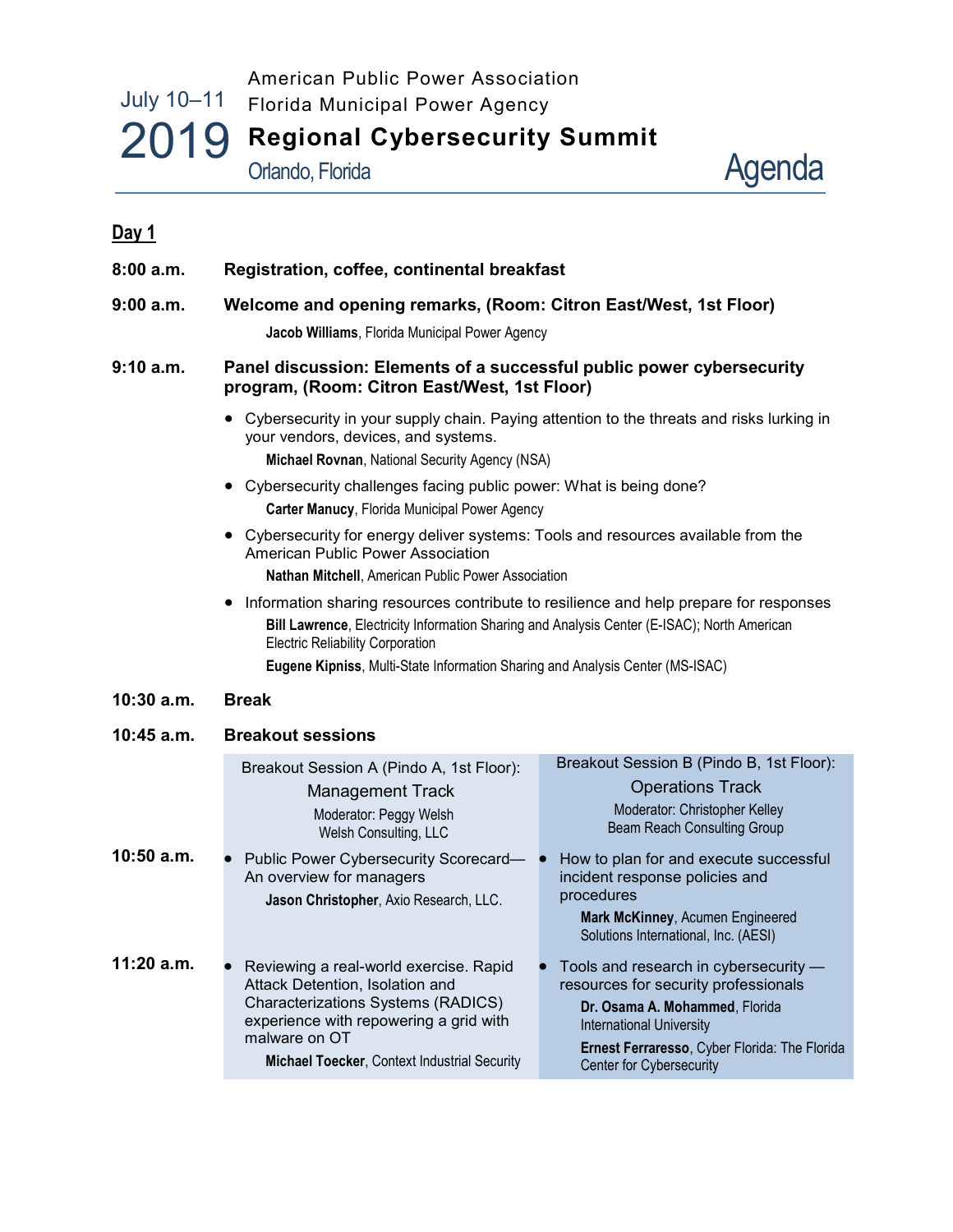| 12:00 p.m.<br>12:30 p.m. | Breakout Session A (Pindo A, 1st Floor):<br><b>Management Track</b><br>Moderator: Peggy Welsh<br>Welsh Consulting, LLC<br>Peer to peer discussion: Workforce, staff,<br>and resources. Who is responsible for<br>cybersecurity?<br>Group, Moderator<br><b>Breakout Table Debrief</b> | Breakout Session B (Pindo B, 1st Floor):<br><b>Operations Track</b><br>Moderator: Christopher Kelley<br>Beam Reach Consulting Group<br>Peer to peer discussion: Workforce<br>development, training, and learning<br>resources. Strengthening skills through<br>peer training.<br>Group, Moderator<br><b>Breakout Table Debrief</b> |
|--------------------------|--------------------------------------------------------------------------------------------------------------------------------------------------------------------------------------------------------------------------------------------------------------------------------------|------------------------------------------------------------------------------------------------------------------------------------------------------------------------------------------------------------------------------------------------------------------------------------------------------------------------------------|
| 12:45 p.m.               | <b>Networking lunch</b>                                                                                                                                                                                                                                                              |                                                                                                                                                                                                                                                                                                                                    |
|                          | <b>Breakout sessions resume</b>                                                                                                                                                                                                                                                      |                                                                                                                                                                                                                                                                                                                                    |
| 1:30 p.m.                | Breakout Session A (Pindo A, 1st Floor):<br><b>Management Track</b><br>Moderator: Christopher Kelley<br>Beam Reach Consulting Group                                                                                                                                                  | Breakout Session B (Pindo A, 1st Floor):<br><b>Operations Track</b><br>Moderator: Peggy Welsh<br>Welsh Consulting, LLC                                                                                                                                                                                                             |
| $1:35$ p.m.              | Frameworks for good cybersecurity<br>hygiene. The importance of incident<br>response.<br>Mark McKinney, Acumen Engineered<br>Solutions International, Inc. (AESI)                                                                                                                    | Prepare for and conduct a successful<br>cybersecurity assessment. What<br>technical resources and information is<br>needed?<br>Jason Christopher, Axio Research, LLC.                                                                                                                                                              |
| $2:05$ p.m.              | Public Power Cybersecurity Roadmap-<br>culture changes needed to support<br>cybersecurity<br><b>Christopher Kelley, Beam Reach Consulting</b><br>Group                                                                                                                               | Reviewing a real-world exercise: Rapid<br>Attack Detention, Isolation and<br><b>Characterizations Systems (RADICS)</b><br>experience with blackstart after a<br>simulated cyber attack on OT systems.<br>Michael Toecker, Context Industrial Security                                                                              |
| $2:35$ p.m.              | Tools and research in cybersecurity -<br>resources for managers<br>Dr. Osama A. Mohammed, Florida<br><b>International University</b><br>Ernest Ferraresso, Cyber Florida: The Florida<br>Center for Cybersecurity                                                                    | Information sharing resources. Tools for<br>cybersecurity and how to use them at<br>your organization<br>Bill Lawrence, E-ISAC, North American<br><b>Electric Reliability Corporation</b><br>Eugene Kipniss, MS-ISAC                                                                                                               |
| $3:15$ p.m.              | <b>Breakout Table Debrief</b>                                                                                                                                                                                                                                                        | <b>Breakout Table Debrief</b>                                                                                                                                                                                                                                                                                                      |
| $3:30$ p.m.              | Networking and relocation break                                                                                                                                                                                                                                                      |                                                                                                                                                                                                                                                                                                                                    |
| 4:00 p.m.                | Open source intelligence discussion (Citron East/West, 1st Floor)<br>Joe Gray, Enterprise Security Consultant                                                                                                                                                                        |                                                                                                                                                                                                                                                                                                                                    |
| 5:00 p.m.                | Group report-out and roundtable discussion (Citron East/West, 1st Floor)                                                                                                                                                                                                             |                                                                                                                                                                                                                                                                                                                                    |
|                          | • Participant reports from Management and Operations Tracks                                                                                                                                                                                                                          |                                                                                                                                                                                                                                                                                                                                    |
| 5:45 p.m.                | <b>Closing remarks (Citron East/West, 1st Floor)</b>                                                                                                                                                                                                                                 |                                                                                                                                                                                                                                                                                                                                    |
|                          | Carter Manucy, Florida Municipal Power Agency                                                                                                                                                                                                                                        |                                                                                                                                                                                                                                                                                                                                    |
| 6:00 p.m.                | <b>Close</b>                                                                                                                                                                                                                                                                         |                                                                                                                                                                                                                                                                                                                                    |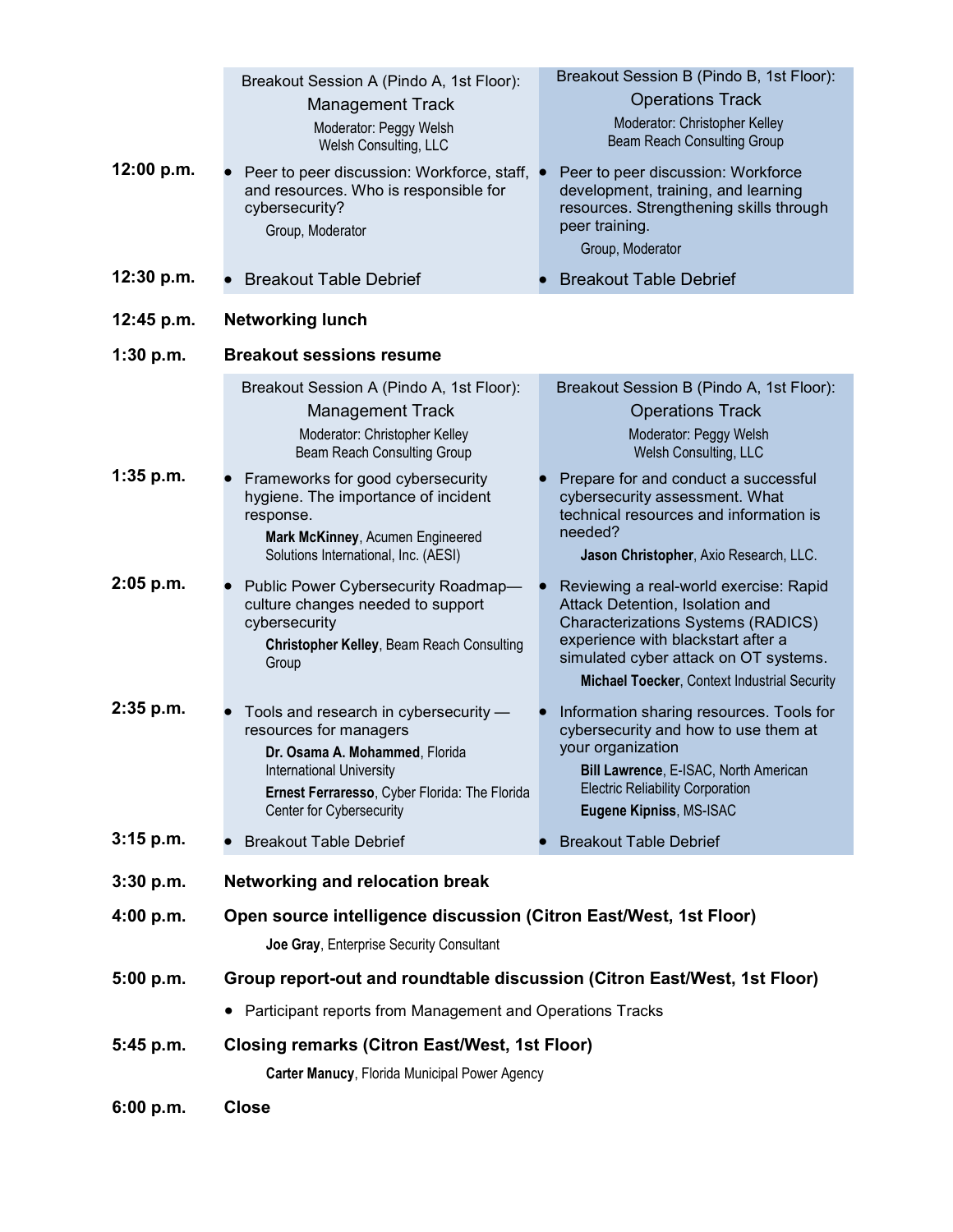# July 10–11 2019 Regional Cybersecurity Summit American Public Power Association Florida Municipal Power Agency Orlando, Florida

Agenda

| Day 2                |                                                                                                                                               |  |
|----------------------|-----------------------------------------------------------------------------------------------------------------------------------------------|--|
| 7:30 a.m.            | Registration, coffee, continental breakfast                                                                                                   |  |
| 8:00 a.m.            | Welcome and opening remarks (Citron East/West, 1st Floor)                                                                                     |  |
|                      | Nathan Mitchell, American Public Power Association                                                                                            |  |
| 8:15 a.m.            | Neighborhood Keeper Program: Collaborative threat detection for small to<br>medium sized public power utilities (Citron East/West, 1st Floor) |  |
|                      | Matt Bodman, Dragos, Inc.                                                                                                                     |  |
| 8:45 a.m.            | The Public Power Incident Response Playbook: Deep dive into the tool<br>(Citron East/West, 1st Floor)                                         |  |
|                      | Lindsey Kishter, Nexight Group                                                                                                                |  |
| 9:45 a.m.            | <b>Networking break</b>                                                                                                                       |  |
| 10:15 a.m.<br>Floor) | Social engineering development and exercises (Citron East/West, 1st                                                                           |  |
|                      | Joe Gray, Enterprise Security Consultant                                                                                                      |  |
| 12:00 p.m.           | <b>Networking lunch</b>                                                                                                                       |  |
| 12:45 p.m.           | Completing the Public Power Cybersecurity Scorecard, from preparation<br>to assessment (Citron East/West, 1st Floor)                          |  |
|                      | Jason Christopher, Axio Research, LLC.                                                                                                        |  |
| 1:45 p.m.            | Taking the next steps-following the Public Power Cybersecurity<br>Roadmap to success (Citron East/West, 1st Floor)                            |  |
|                      | <b>Christopher Kelley, Beam Reach Consulting Group</b>                                                                                        |  |
| 2:15 p.m.            | Open discussion forum (Citron East/West, 1st Floor)                                                                                           |  |
|                      | Isaac Barbosa, Florida Municipal Power Agency<br>Carter Manucy, Florida Municipal Power Agency                                                |  |
| $3:30$ p.m.          | <b>Closing remarks (Citron East/West, 1st Floor)</b>                                                                                          |  |
|                      | <b>Nathan Mitchell, American Public Power Association</b>                                                                                     |  |
| 3:45 p.m.            | Close                                                                                                                                         |  |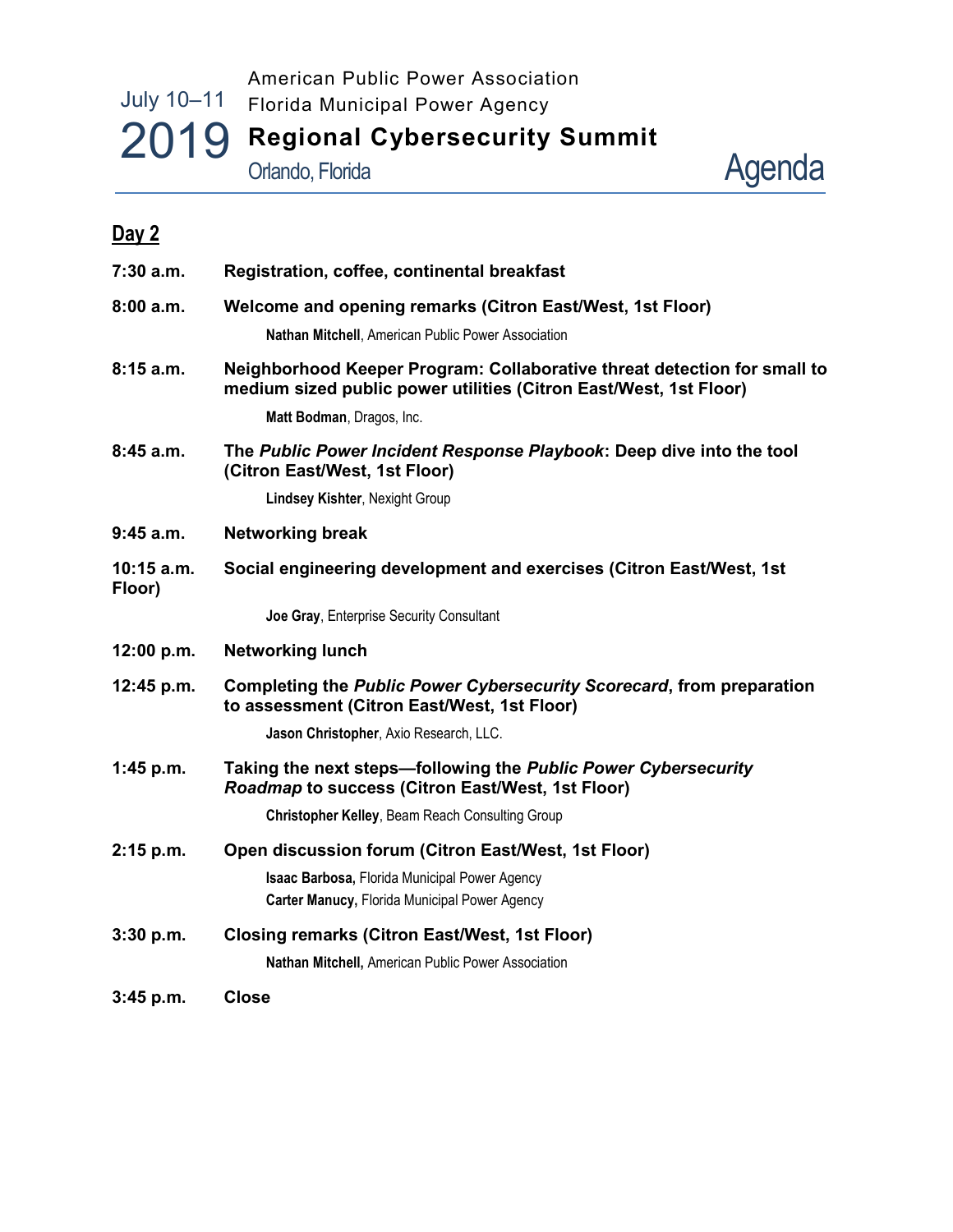July 10–11 2019 American Public Power Association Florida Municipal Power Agency Regional Cybersecurity Summit Orlando, Florida



## Isaac Barbosa

Information Security Analyst, Florida Municipal Power Authority

Isaac Barbosa is the Information Technology Security Analyst for Florida Municipal Power Agency, a jointaction agency in Orlando, Florida. His responsibilities with FMPA include monitoring and administering the security and network systems dedicated to internal client by using the latest tools in combating security threats to the organization. Isaac is a member of the Information Systems Security Association where he actively collects and shares Information Systems Security knowledge in the Central Florida Chapter.

#### Matt Bodman

Director of Special Programs and Privacy Officer, Dragos, Inc.

Mr. Bodman is the Director of Special Programs and Privacy Officer at Dragos, Inc. Before joining Dragos he spent more than 20 years in government service, including the U.S. Navy and the intelligence community, where he worked, managed, and advised clients on computer network operations focused mission.

Since 2013, he has served as an Adjunct Law Professor at the University of Baltimore, School of Law, where he teaches courses related to internet, cybersecurity, and information privacy law. Mr. Bodman received a B.A. in Economics from University of Maryland, College Park; a J.D. from the University of Baltimore; and an LL.M in National Security Law from Georgetown Law School. He also maintains status as a Certified Information Systems Security Professional (CISSP) and as a Certified Information Privacy Professional (CIPP/US).

#### Jason Christopher

Chief Technology Officer, Axio Research, LLC.

Jason Christopher is the Chief Technology Officer for Axio Research, LLC. His responsibilities include providing technical leadership on security and resilience issues relevant to Axio, its partners, and clients, and the development of all Axio technology platforms for security metrics and benchmarking.

Prior to Axio, Mr. Christopher led the research for cybersecurity metrics and information assurance at the Electric Power Research Institute. Previously, he was the technical lead for cybersecurity capability and risk management at the U.S. Department of Energy, where he managed the Cybersecurity for Energy Delivery Systems Operations program, which included the Cybersecurity Capability Maturity Model and other collaborative efforts. Mr. Christopher also served as the program lead for both Critical Infrastructure Protection Standards and Smart Grid Security at the Federal Energy Regulatory Commission. Mr. Christopher worked on a variety of infrastructure projects, particularly in the field of industrial control systems design and implementation. He has also researched and designed technology systems across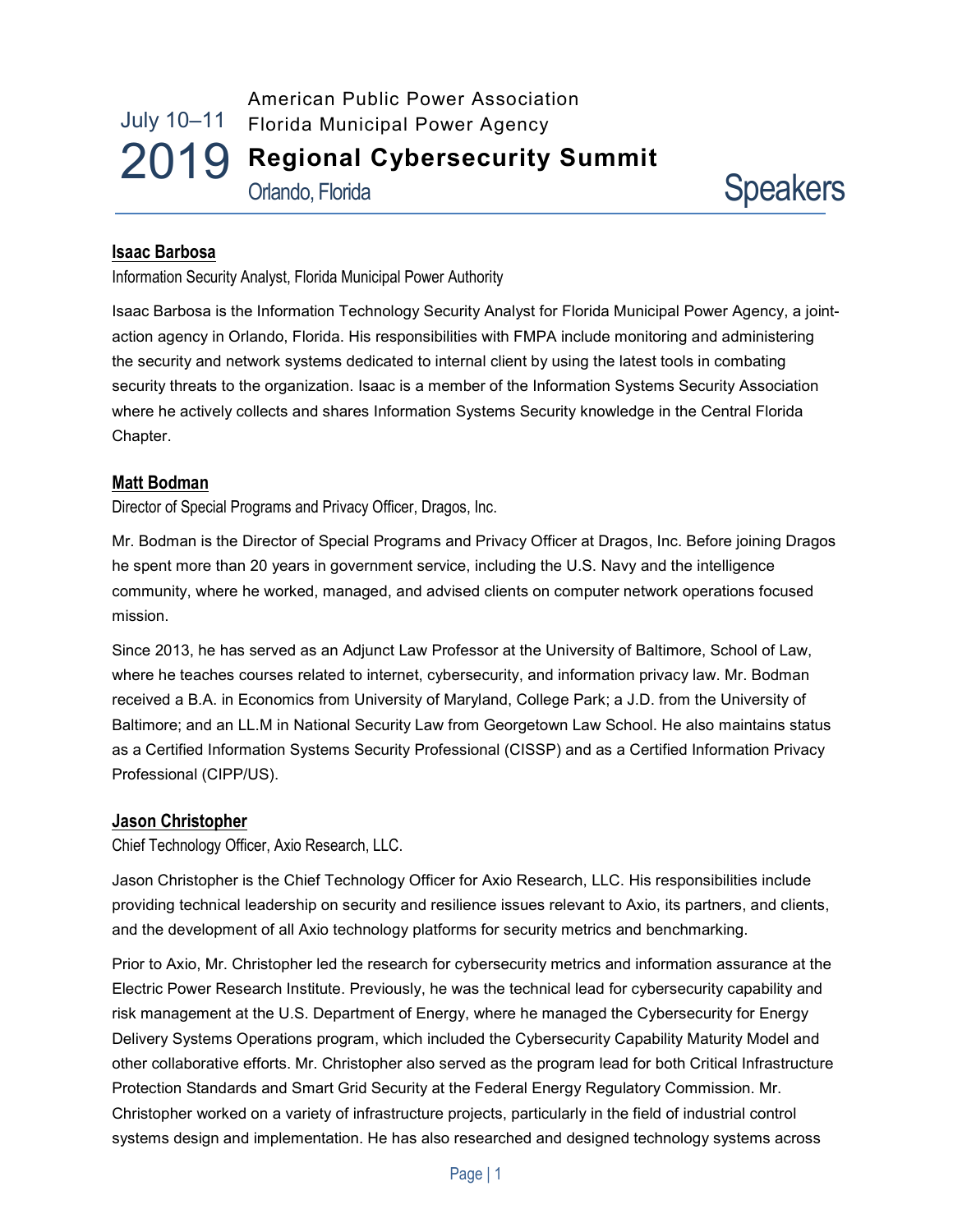multiple industries, including energy, water, transportation, and communications. He has been a representative on the Federal Smart Grid Task Force, the Critical Infrastructure Protection Committee (CIPC), and other technical committees.

Mr. Christopher is a member on the Institute of Electrical and Electronics Engineers (IEEE-USA) Energy Policy, Communications Policy, and Research & Development Policy Committees. Over the past decade, he has focused on the development of cybersecurity standards and practices for the nation's critical infrastructure.

## Ernest Ferraresso

Associate Program Director, Cyber Florida: The Florida Center for Cybersecurity

As the Associate Program Director for Cyber Florida, Ernie Ferraresso oversees the Center's partnership program, working with industry, academia and the private sector to collaborate on projects of mutual interest. Additionally, he coordinates Cyber Florida's efforts to support Government and Law Enforcement Cyber programs as well supporting the efforts to expand Florida's cybersecurity education in K-12 schools.

Prior to Cyber Florda, Mr. Ferraresso worked for a small technology design and integration firm as the Director of Operations, overseeing the design and implementation of cybersecurity and operation center technology solutions in the United States and throughout Latin America. He is a retired U.S. Marine Intelligence Officer who served in the United States and abroad. His work included assignments with U.S. Special Operations Forces, the intelligence community, the George C. Marshall European Center for Security Studies, and U.S. Cyber Command.

## Joe Gray

#### Enterprise Security Consultant

Joe Gray joined the U.S. Navy directly out of high school and served for seven years as a Submarine Navigation Electronics Technician. Joe maintains his own blog and podcast, "Advanced Persistent Security." In his spare time, Joe enjoys attending information security conferences, contributing blogs to various outlets, training in Brazilian Jiu Jitsu (spoken taps out A LOT!), and flying his drone. Mr. Gray is in the inaugural winner of the DerbyCon Social Engineering Capture the Flag (SECTF), and was awarded a DerbyCon Black Badge. Joe has contributed material for the likes of AlienVault, ITSP Magazine, CSO Online, and Dark Reading.

## Christopher Kelley, PMP

Vice President, Beam Reach Consulting Group

Chris Kelley is a management and technology consultant with more than 20 years' experience in the energy and technologies industries. As an experienced program management consultant, his background includes developing and improving utility, technology, and energy strategy and execution-oriented program management offices. He has facilitated effective collaborations of disparate groups focused on critical national challenges, innovation and ideation, industry-wide opportunities, and organizational strategy.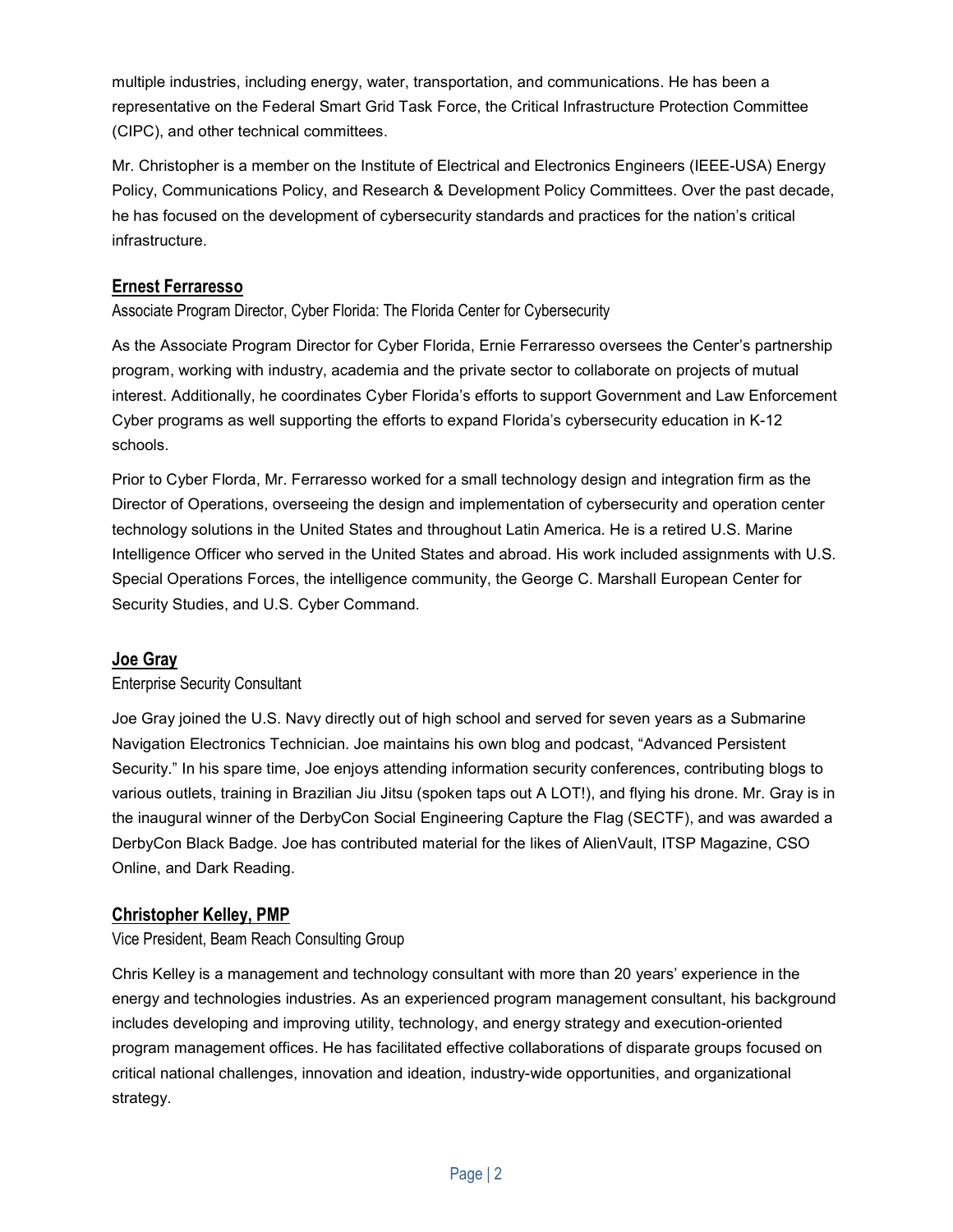Mr. Kelley's recent support includes human factors change management for a distributed energy interconnection project at a large utility, and program design and stakeholder engagement for a national energy resilience program. He is currently working with the public power Cybersecurity Roadmap Advisory Committee to support development of a Cybersecurity Roadmap for small- to medium-sized public power utilities. He holds a Bachelor of Science in Information Systems from the University of Maryland, Baltimore County and a Master of Business Administration in Strategy from the University of Maryland, College Park Smith School of Business. His is a certified Program Management Professional and a Scout Leader for his son's active Cub Scout Pack.

## Eugene Kipniss

#### Program Manager, Multi-State Information Sharing and Analysis Center (MS-ISAC)

Eugene Kipniss works on the Stakeholder Engagement team with our nation's state, local, territorial, and tribal (SLTT) governments, authorities, and public utilities. The Stakeholder Engagement team seeks to provide SLTT agencies with access to the many MS-ISAC services and information products that support organizational security posture and awareness. Additionally, he co-chairs the MS-ISAC's Education and Awareness working group, which focuses on bringing cybersecurity knowledge to both end-users and IT staff alike.

## Lindsay Kishter

#### Director, Nexight Group

Lindsay Kishter leads the energy infrastructure and cyber security practice at Nexight Group, a strategy and technical consulting firm in Silver Spring, Maryland. She directs diverse teams of analysts and subject matter experts to conduct major client initiatives, including incident response planning guidance and exercises, workshop design and facilitation, strategic planning, research and analysis, and communications and outreach. Ms. Kishter has designed and facilitated more than 50 workshops and tabletop exercises for both government and commercial clients, led analysis and writing for highly technical studies on smart grid and cyber security risks, and supported cyber security initiatives within the Department of Energy and Department of Homeland Security for 12 years.

She has extensive experience facilitating public-private working groups of cyber security and energy industry experts to develop strategic priorities, risk management guidelines, and in-depth studies on infrastructure security and resilience. She brings a strong understanding of energy sector cyber risks and uses her communications background to translate complex topics into clear, actionable language without losing accuracy or nuance. She has directly facilitated and coordinated public-private partnership activities in the energy sector for more than a decade, giving her insight into the cyber security risks, challenges, and objectives of owners and operators at small, medium, and large utilities.

#### Bill Lawrence, PMP

Director, Electricity Information Sharing and Analysis Center (E-ISAC); Vice President and Chief Security Officer, North American Electric Reliability Corporation (NERC)

As NERC's vice president and chief security officer, Bill Lawrence is responsible for the oversight of the Electricity Information Sharing and Analysis Center (E-ISAC) and for directing security risk assessment and mitigation initiatives to protect critical electricity infrastructure across North America. He also leads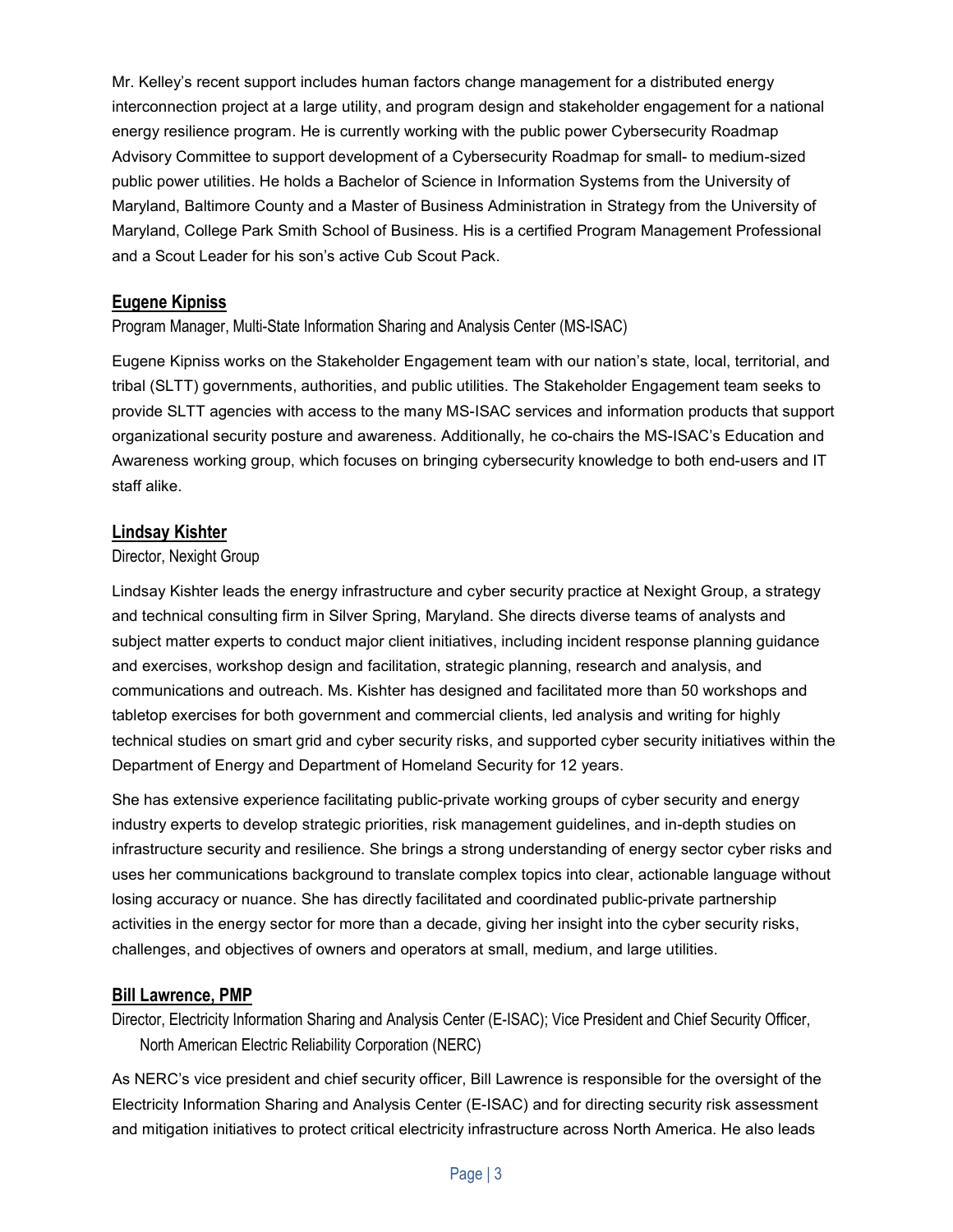coordination efforts with government agencies and stakeholders on cyber and physical security matters, including analysis, response, and sharing of critical sector information.

Prior to joining NERC, Mr. Lawrence had a distinguished career in the U.S. Navy where he served as a pilot of F-14 Tomcats and F/A-18F Super Hornets. He also served as the deputy director in the Character Development and Training Division at the U.S. Naval Academy, where he taught courses in Ethics and Cyber Security. In 2012, after over 20 years of faithful service, Commander Lawrence honorably retired from the U.S. Navy. His awards include four Air Medals, three Navy Commendation Medals, and various unit and campaign awards.

## Carter Manucy

Cybersecurity Manager, Florida Municipal Power Agency

Carter Manucy is the Cyber Security Manager for Florida Municipal Power Agency, a joint-action agency in Orlando, Florida. At FMPA his responsibility is for OT cyber and physical security as well as NERC CIP compliance. While working at FMPA, Carter has held numerous roles in the IT/OT domain over the last couple of decades while maintaining a passion for cyber security.

Mr. Manucy holds a SANS GCIP certification, is currently the chair for the Cyber Mutual Assistance Compliance Committee, a voting member for NERC CIPC, and acts as chair/author/member/participant/ contributor for numerous other committees, groups and publications in the cyber security and compliance arenas.

## Mark McKinney

Director of Cybersecurity, Acumen Engineered Solutions International, Inc. (AESI)

Mark McKinney is a recognized Enterprise Architect, Information Security and Compliance Leader with demonstrated experience in managing the complete technology lifecycle: concept planning, design, project planning, budgeting, implementation, configuration, operations and maintenance. He is recognized for the design and implementation of secure, high-availability, mission-critical technology platforms and delivery systems. Mr. McKinney has successfully managed large enterprise technology projects with budgets of more than \$100 million and responsibilities including project definition, budgeting, team assembly, testing and operational readiness and maintenance.

Mr. McKinney is an Instructor for the United States Army Cyber Center of Excellence, Force Modernization Proponent (FMP) for Cyberspace Operations, Signal and Communications Networks and Information Services, and Electronic Warfare (EW). The Army's Intelligence Occupational Specialty Career Field (35) is part of the broader Military Intelligence (MI) domain. The Cryptologic Network Warfare Specialist course trains operatives to work outside of the Army's firewalls, finding and defining cyber threats, including rogue-state- and non-state-affiliated hackers and criminal enterprises that seek to compromise military and critical infrastructure networks and systems. Mr. McKinney developed the initial course outline and curriculum and continues to perform resident instruction and moderate online continuing education and re-certification.

Mr. McKinney is also a Consulting Member of the Department of Homeland Security National Protection and Programs Directorate, Office of Cyber Security and Communications and the Office of Cyber and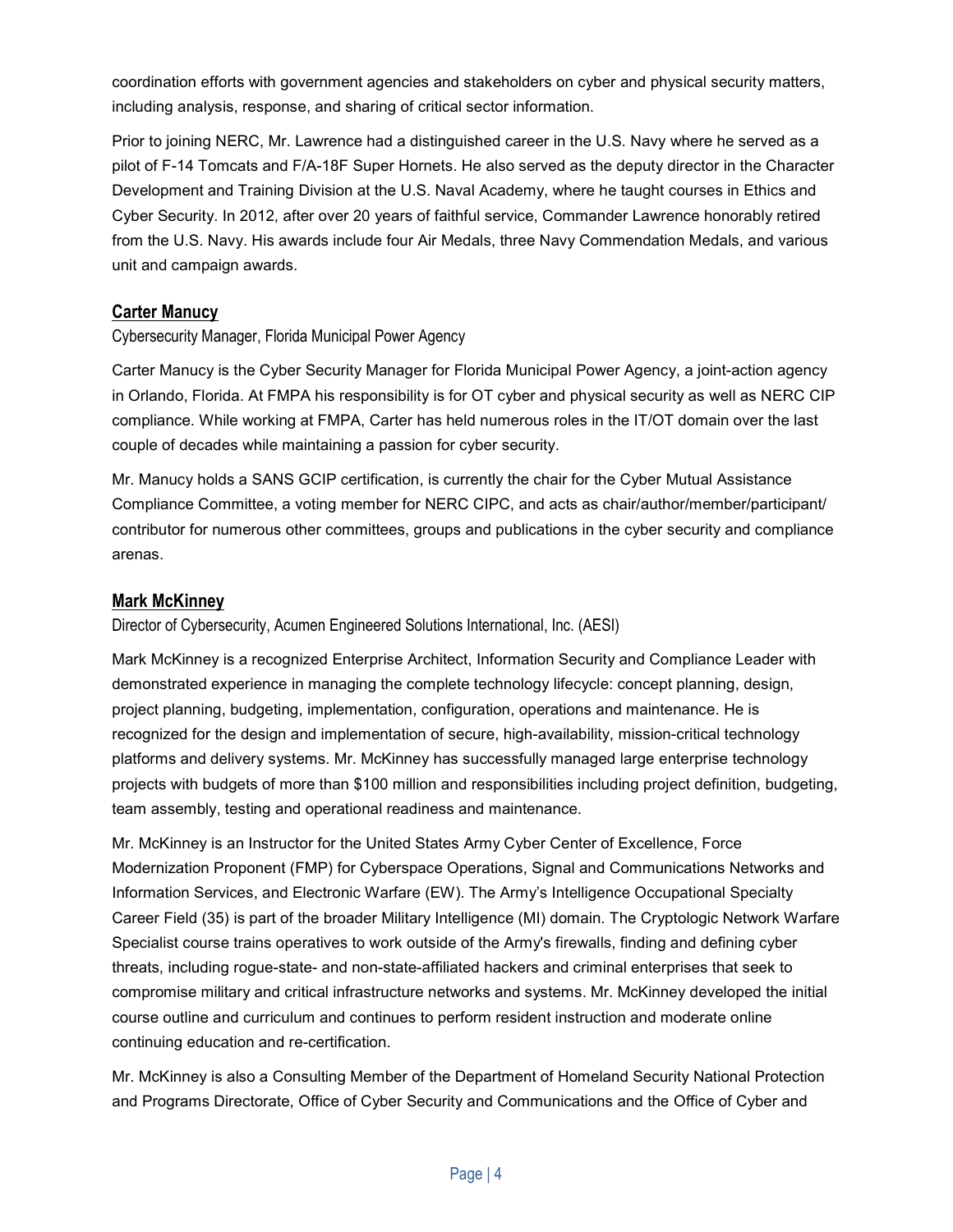Infrastructure Analysis, where he advises on the development and adoption of cyber security standards and regulations for public and private organizations.

## Nathan Mitchell, P.E.

Senior Director, Cyber and Physical Security Services, American Public Power Association

Nathan Mitchell, P.E. is the Senior Director of Cyber and Physical Security Services for the American Public Power Association (APPA) in Arlington, Virginia. He joined the association in 2006. Prior to that he served for 10 years at the City of Naperville, Illinois, in the Department of Public Utilities, where he was Electric Distribution manager in charge of utility operations and construction. Mr. Mitchell has a BS in Electrical Engineering from Iowa State University, and is a Registered Professional Engineer in the State of Illinois.

Mr. Mitchell provides leadership in cyber and physical security issues for APPA members. Is the principal investigator of a three-year program using DOE funds to develop cyber security tools, educational resources, guidelines, and training on strategies that public power utilities can use to address cyber risk.

## Osama A. Mohammed

Distinguished Professor, College of Engineering and Computing, Florida International University

Dr. Osama A. Mohammed is a Distinguished Professor of Electrical Engineering and the Associate Dean of Research at the College of Engineering Florida International University. He is the director of the Energy Systems Research Laboratory at FIU and Professor of Electrical and Computer Engineering.

Dr. Mohammed has performed research on various topics in power and energy systems, design optimization and physics based modeling in electric drive systems, power electronics and other lowfrequency environments. Dr. Mohammed is world-renowned for his contributions in these areas. He has also performed research in the areas of electromagnetic signatures, EMI, wideband gap devices, and ship power systems modeling and analysis. He currently has active research projects for several federal agencies in these areas in addition to other projects in power system operation, smart grid distributed control and interoperability, cyber physical systems, and co-design of cyber and physical components for future energy systems applications. He has published more than 700 articles in refereed journals and other IEEE refereed international conference records in addition to 15 patents awarded or filed. His publications are highly cited and his presentations are frequently invited; at research, academic and industrial organizations and conferences worldwide. He also authored a book and several book chapters.

Dr. Mohammed is a Fellow of IEEE and an elected fellow of the Applied Computational Electromagnetic Society. He received the prestigious IEEE Power and Energy Society Cyril Veinott Electromechanical Energy Conversion Award and the 2012 Outstanding Research Award from Florida International University, the 2017 outstanding doctoral mentor and the distinguished Professor promotion in 2018.

## Mike Rovnan

Technical Director, National Security Agency

Mr. Rovnan has more than 20 years commercial experience in the design and operation of multiple critical infrastructure (CI) sectors to include power, oil and gas, transportation, nuclear and chemicals. After his commercial career, he joined the National Security Agency and technically directed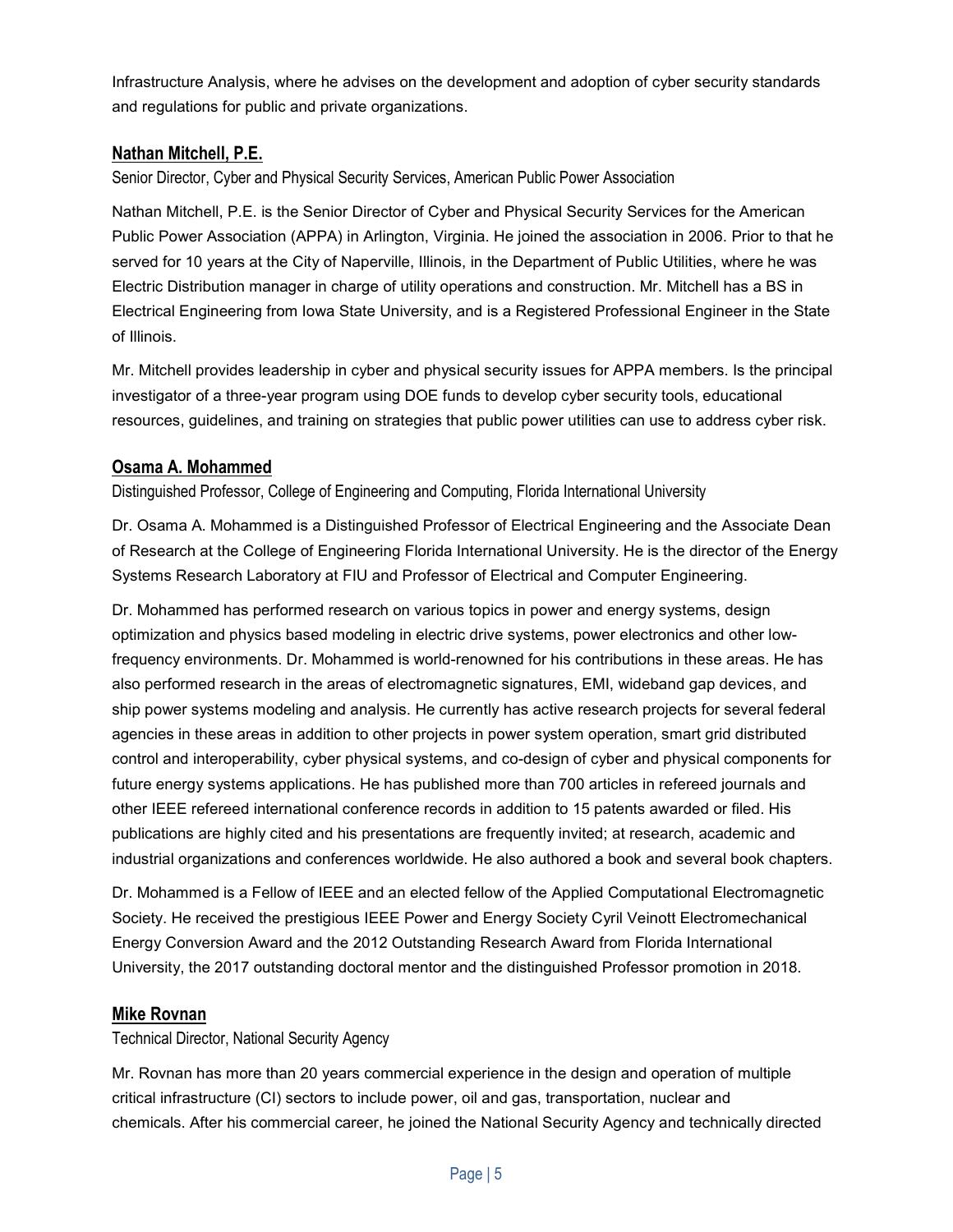many critical infrastructure/industrial control systems cyber efforts. In his present capacity, he directs defensive cyber security development activities to help defend critical infrastructure/control networks in the cyber realm. He has unique experiences in the commercial sector which allows him to provide engineering and operationally-based deep technical knowledge to multiple facets of cyber security and threat understanding in this realm. He has degrees in Chemical/Nuclear Engineering.

## Michael Toecker

#### Founder, Context Industrial Security

Michael Toecker is a consultant and engineer specializing in the cyber security of industrial control systems, and predominately those within the electric power sector. A graduate of the University of Missouri-Rolla's accredited Computer Engineering program, he has a focused background in the development of computer systems, hardware engineering, electronics, networking, and software development.

Mr. Toecker started his career at the consulting engineering firm Burns and McDonnell, working specifically for electric power infrastructure owners on cyber security and compliance projects. While at Burns and McDonnell, he participated in successful penetration tests directed at Energy SCADA infrastructure and led multiple cyber security assessments of generation, transmission and control center facilities. In addition, Mr. Toecker has worked federal control system security projects, namely assessments of massive building control systems.

Mr. Toecker then moved to NextEra Energy, a sister company of Florida Power and Light, where he was part of a team responsible for ensuring the compliance and security of multiple generation facilities that had been designated NERC CIP Critical Assets. Mr. Toecker then moved to Digital Bond, where he had the opportunity to assess and consult with industrial facilities worldwide to identify vulnerabilities and recommend appropriate mitigations. While at Digital Bond, Mr. Toecker led assessments and conducted research into various different infrastructures, systems, and product lines.

In April of 2014, Mr. Toecker left Digital Bond to start Context Industrial Security, a boutique engineering and cyber security consulting firm. At Context, he focuses on the dividing line between engineering and cyber security, attempting to reconcile differences between information security and operations practices, and developing recommendations that strive to preserve the availability and reliability of the infrastructure, while ensuring that adequate security is being designed to protect against threats to that infrastructure. Most recently, Mr. Toecker was tapped as the subject matter expert for several large scale cyber security exercises meant to test the resilience of energy sector to a significant cyber event.

#### Peggy Welsh

#### Principal, Welsh Energy Consulting, LLC

Peggy Welsh is the Founder and Principal of Welsh Energy Consulting, LLC which is a woman-owned small business offering management consulting services to the energy sector. Specialties include program management, policy analysis, strategic planning and implementation, report writing and editing, research and analysis, government relations, coalition building, and event planning, execution and postevent analysis. Prior to establishing Welsh Energy Consulting, Ms. Welsh was Program Manager of Electricity Programs at Energetics, Inc. where she worked on electric power policies and programs. At Energetics, she supported the U.S. Department of Energy's Electricity Office, the Energy Policy and